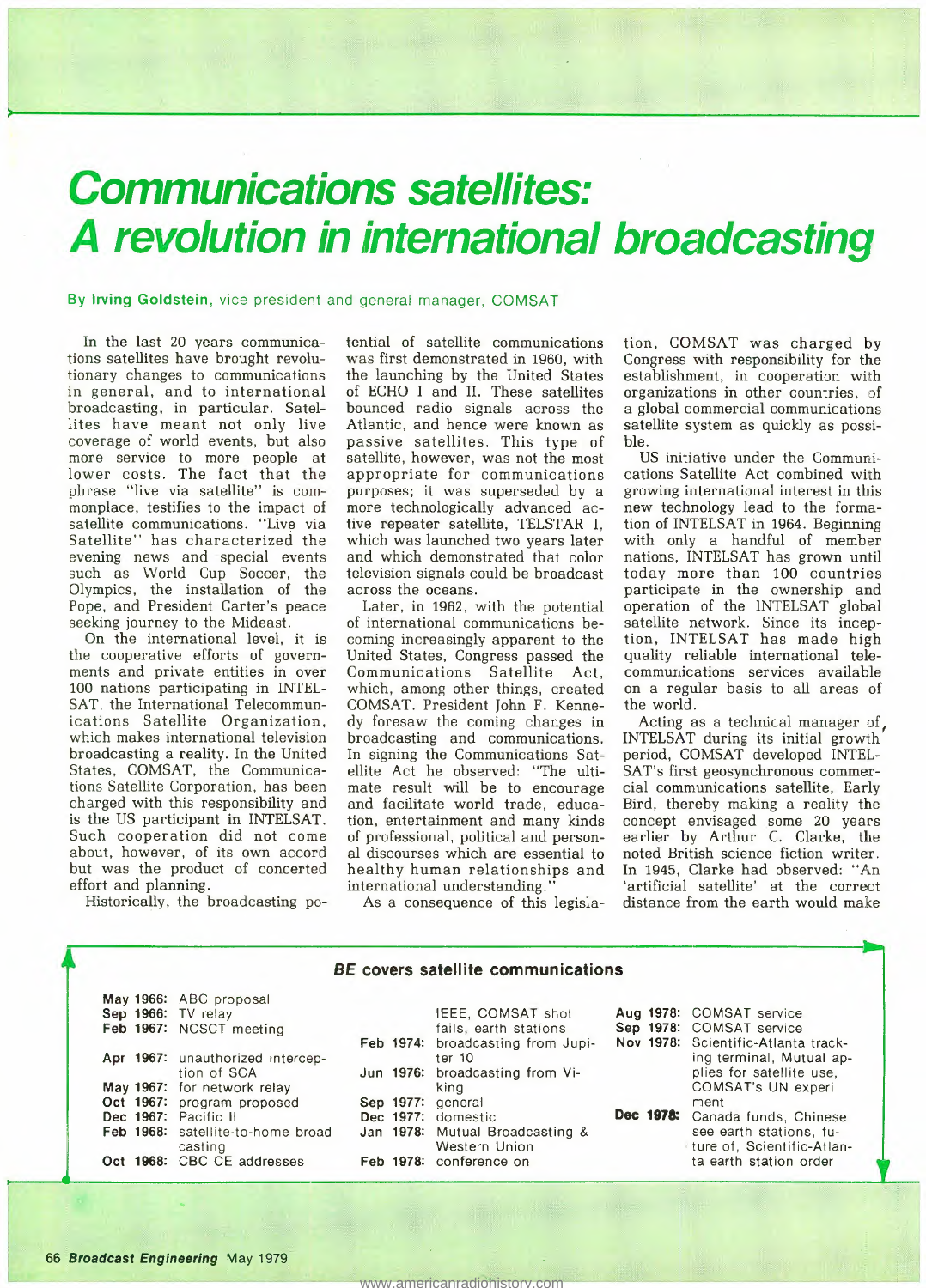one revolution every 24 hours; i.e., it would remain stationary above the same spot and would be within optical range of nearly half the earth's surface. Three repeater stations, 120 degrees apart in the correct orbit, could give television and microwave coverage to the entire planet."

In early 1965, Early Bird (also known as INTELSAT I) was launched from Cape Kennedy and placed in synchronous orbit 22,300 miles over ·:he coast of Brazil in April 1965. This launch marked the first step 1owards a worldwide network of satellites linking people of many nations. Early Bird, the only mode of live transatlantic television, in July, 1965, provided the first live telecast via INTELSAT satellite to the US, a US versus USSR track meet.

Although e dramatic improvement over the ther. available transatlantic telecommunications facilities, Early Bird was nonetheless limited in capacity and capability. For example, in order for the only television channel to be operative, all 240 voice channels had to be shut down. Today, however, technology permits the simultaneous transmission of both voice and television with significantly increased capacity. Further, the costs of Early Bird were quite high when compared to today's rates. For example, the 1965 rate for a color television transmission between New York and Paris was \$13,070 for the first 10 minutes and \$240 for each additional minute. Today's rate is almost one-tenth the original charge, \$1,618.50 for the first 10 minu:es and only \$55.50 for each additional minute. Lastly, the anticipated life of communications satellites has more than quadrupled. From a predicted life of 18 months



Intelsat V satellites, planned for launch beginning this year, will employ two advanced frequency reuse techniques.

Intelsat I (Early Bird), the world's first commercial communications satellite, was placed in service in June 1965. It established the first satellite pathway between the US and Europe and made live transoceanic TV possible.